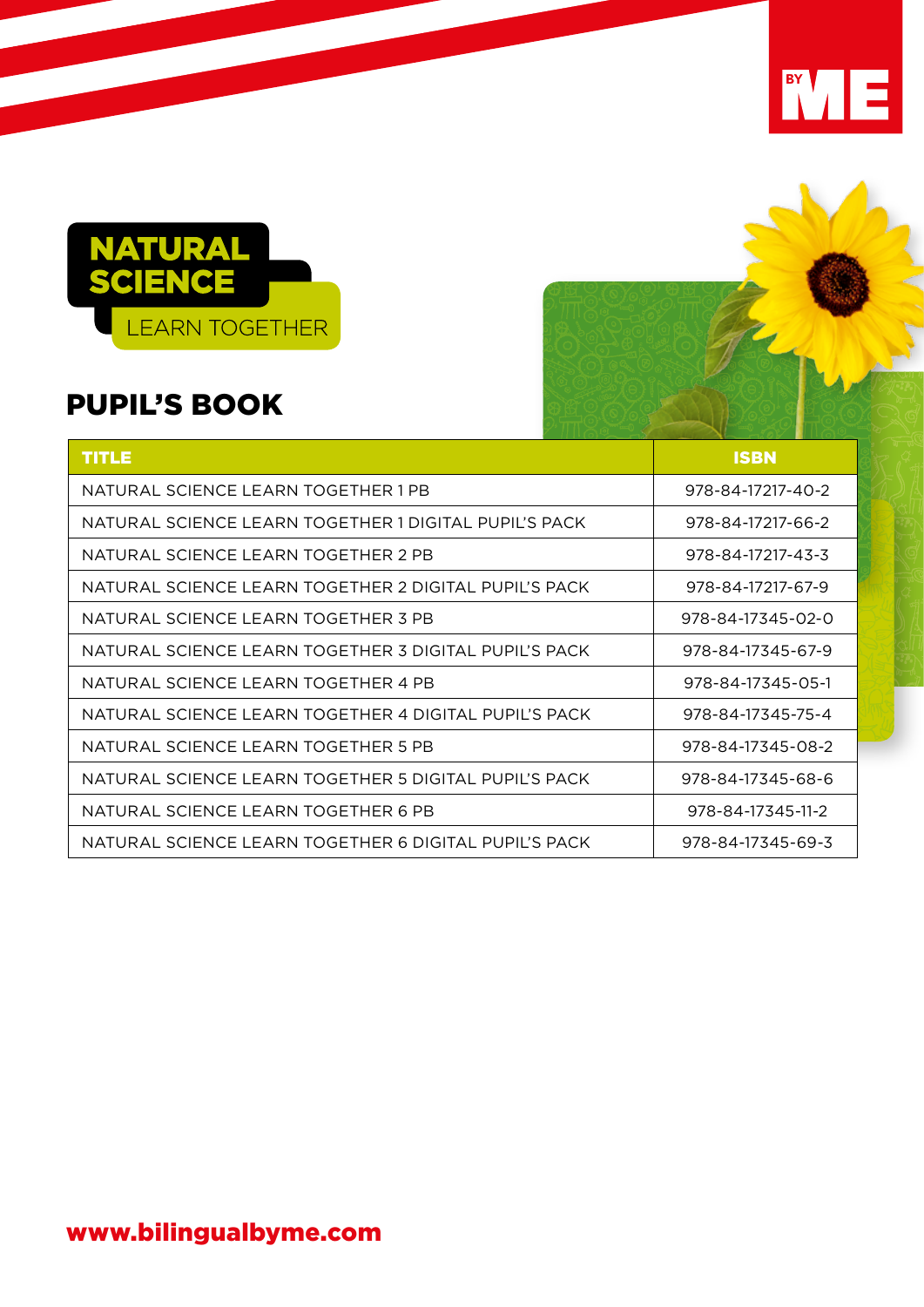

# ACTIVITY BOOK

| <b>TITLE</b>                                | <b>ISBN</b>       |
|---------------------------------------------|-------------------|
| NATURAL SCIENCE LEARN TOGETHER 1 AB         | 978-84-17217-41-9 |
| NATURAL SCIENCE LEARN TOGETHER 1 DIGITAL AB | 978-84-17217-78-5 |
| NATURAL SCIENCE LEARN TOGETHER 2 AB         | 978-84-17217-44-0 |
| NATURAL SCIENCE LEARN TOGETHER 2 DIGITAL AB | 978-84-17217-79-2 |
| NATURAL SCIENCE LEARN TOGETHER 3 AB         | 978-84-17345-03-7 |
| NATURAL SCIENCE LEARN TOGETHER 3 DIGITAL AB | 978-84-17345-93-8 |
| NATURAL SCIENCE LEARN TOGETHER 4 AB         | 978-84-17345-06-8 |
| NATURAL SCIENCE LEARN TOGETHER 4 DIGITAL AB | 978-84-17621-01-8 |
| NATURAL SCIENCE LEARN TOGETHER 5 AB         | 978-84-17345-09-9 |
| NATURAL SCIENCE LEARN TOGETHER 5 DIGITAL AB | 978-84-17345-94-5 |
| NATURAL SCIENCE LEARN TOGETHER 6 AB         | 978-84-17345-12-9 |
| NATURAL SCIENCE LEARN TOGETHER 6 DIGITAL AB | 978-84-17345-95-2 |

**INVIE**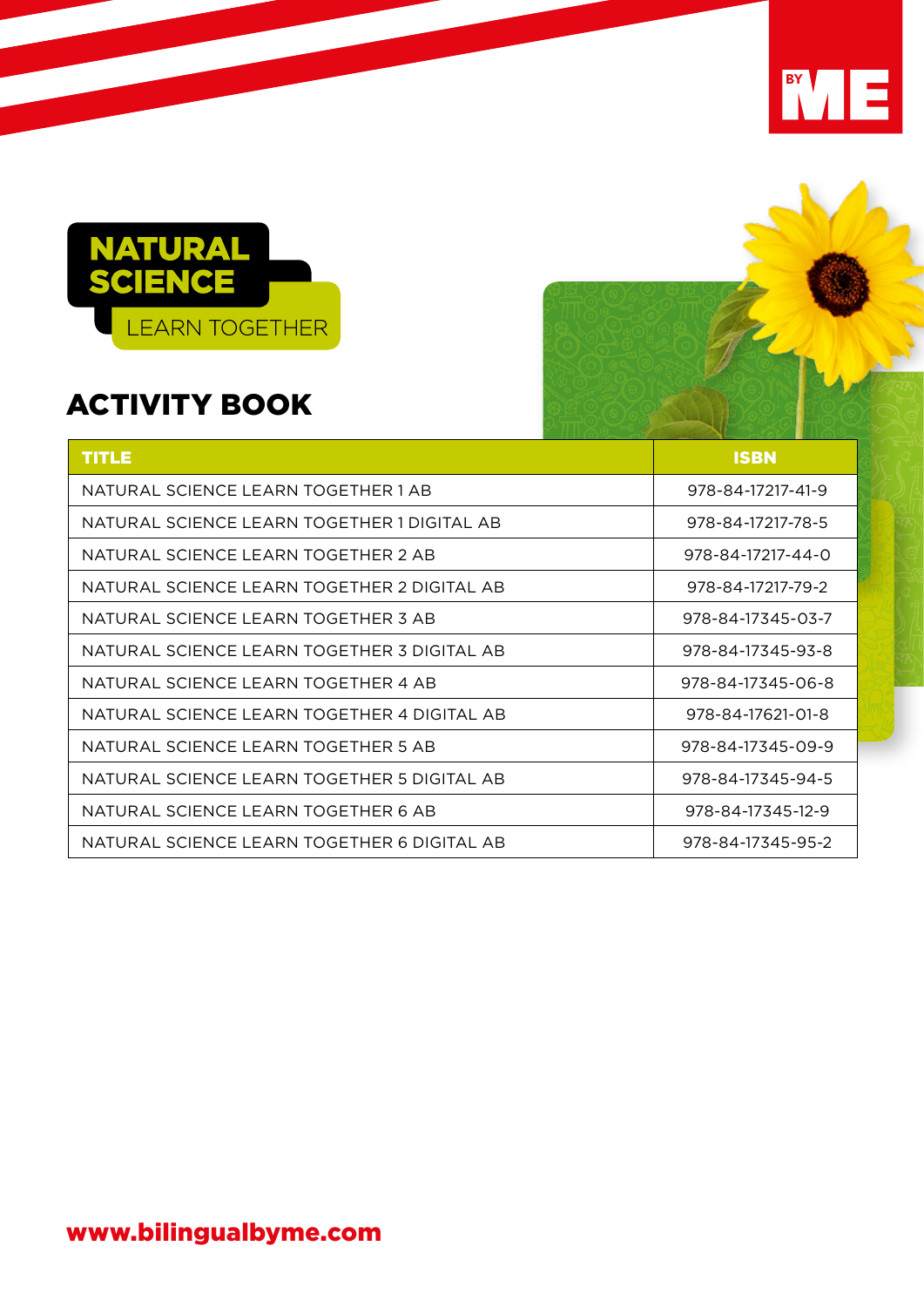#### MADRID



### PUPIL'S BOOK

| <b>TITLE</b>                                          | <b>ISBN</b>       |
|-------------------------------------------------------|-------------------|
| NATURAL SCIENCE LEARN TOGETHER 1 PB                   | 978-84-17217-04-4 |
| NATURAL SCIENCE LEARN TOGETHER 1 DIGITAL PUPIL'S PACK | 978-84-17217-58-7 |
| NATURAL SCIENCE LEARN TOGETHER 2 PB                   | 978-84-17217-07-5 |
| NATURAL SCIENCE LEARN TOGETHER 2 DIGITAL PUPIL'S PACK | 978-84-17217-59-4 |
| NATURAL SCIENCE LEARN TOGETHER 3 PB                   | 978-84-17217-10-5 |
| NATURAL SCIENCE LEARN TOGETHER 3 DIGITAL PUPIL'S PACK | 978-84-17217-60-0 |
| NATURAL SCIENCE LEARN TOGETHER 4 PB                   | 978-84-17345-30-3 |
| NATURAL SCIENCE LEARN TOGETHER 4 DIGITAL PUPIL'S PACK | 978-84-17345-76-1 |
| NATURAL SCIENCE LEARN TOGETHER 5 PB                   | 978-84-17217-16-7 |
| NATURAL SCIENCE LEARN TOGETHER 5 DIGITAL PUPIL'S PACK | 978-84-17217-61-7 |
| NATURAL SCIENCE LEARN TOGETHER 6 PB                   | 978-84-17345-33-4 |
| NATURAL SCIENCE LEARN TOGETHER 6 DIGITAL PUPIL'S PACK | 978-84-17345-70-9 |

BY TE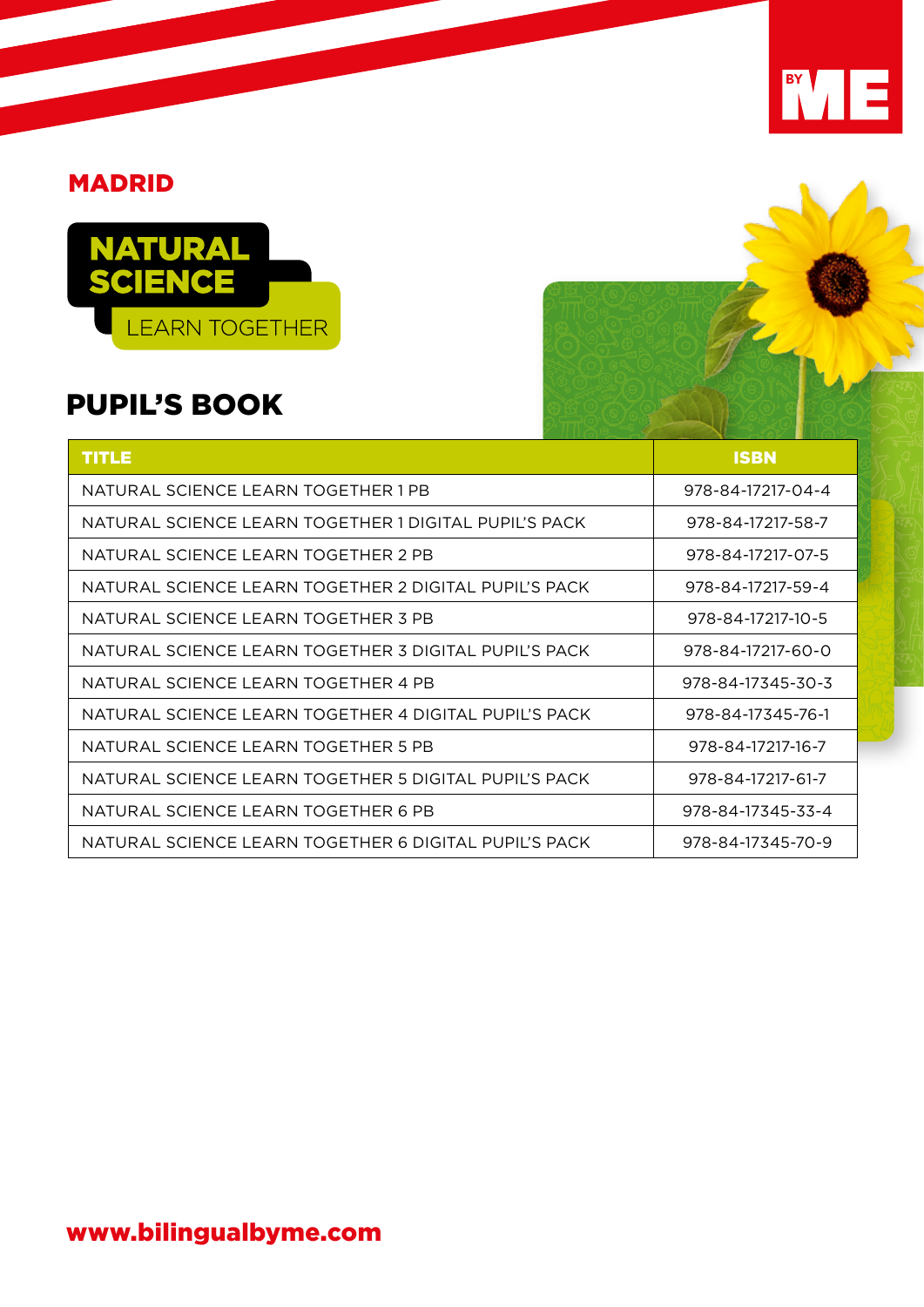#### MADRID



## ACTIVITY BOOK

| <b>TITLE</b>                                | <b>ISBN</b>       |
|---------------------------------------------|-------------------|
| NATURAL SCIENCE LEARN TOGETHER 1 AB         | 978-84-17217-05-1 |
| NATURAL SCIENCE LEARN TOGETHER 1 DIGITAL AB | 978-84-17217-70-9 |
| NATURAL SCIENCE LEARN TOGETHER 2 AB         | 978-84-17217-08-2 |
| NATURAL SCIENCE LEARN TOGETHER 2 DIGITAL AB | 978-84-17217-71-6 |
| NATURAL SCIENCE LEARN TOGETHER 3 AB         | 978-84-17217-11-2 |
| NATURAL SCIENCE LEARN TOGETHER 3 DIGITAL AB | 978-84-17217-72-3 |
| NATURAL SCIENCE LEARN TOGETHER 4 AB         | 978-84-17345-31-0 |
| NATURAL SCIENCE LEARN TOGETHER 4 DIGITAL AB | 978-84-17621-02-5 |
| NATURAL SCIENCE LEARN TOGETHER 5 AB         | 978-84-17217-17-4 |
| NATURAL SCIENCE LEARN TOGETHER 5 DIGITAL AB | 978-84-17217-73-0 |
| NATURAL SCIENCE LEARN TOGETHER 6 AB         | 978-84-17345-34-1 |
| NATURAL SCIENCE LEARN TOGETHER 6 DIGITAL AB | 978-84-17345-96-9 |

BY TE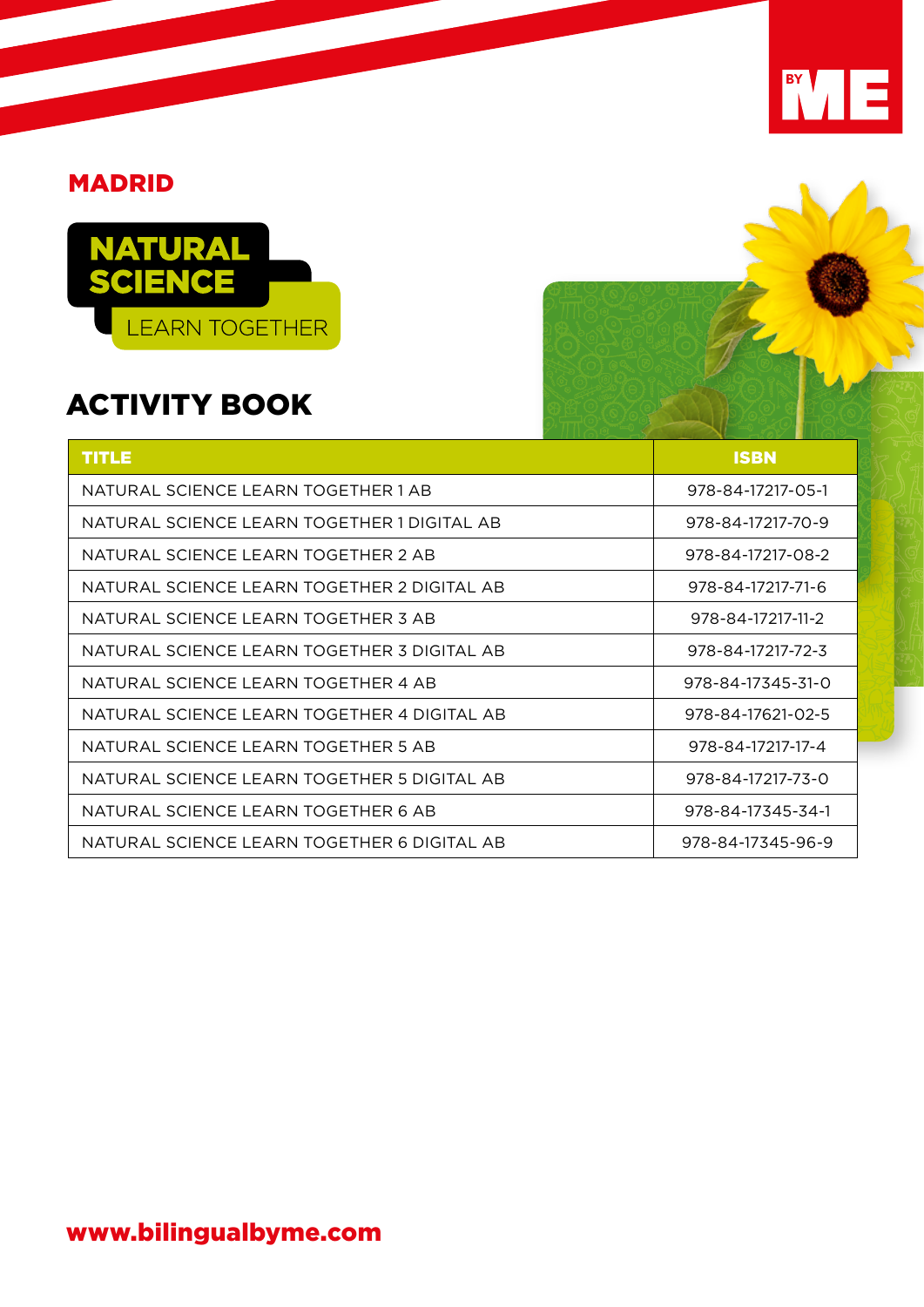



### FOR PUPILS

| <b>TITLE</b>                                                                           | <b>ISBN</b>       |
|----------------------------------------------------------------------------------------|-------------------|
| MY SENSES AND ME. NATURAL SCIENCE LEARN TOGETHER 1º                                    | 978-84-17621-69-8 |
| HEALTHY HABITS, NATURAL SCIENCE LEARN TOGETHER 1º                                      | 978-84-17621-70-4 |
| ALL ABOUT ANIMALS. NATURAL SCIENCE LEARN TOGETHER 1º                                   | 978-84-17621-71-1 |
| WHAT MY BODY DOES, NATURAL SCIENCE LEARN TOGETHER 2 <sup>°</sup>                       | 978-84-17621-72-8 |
| DISCOVER ANIMALS, NATURAL SCIENCE LEARN TOGETHER 2º                                    | 978-84-17621-73-5 |
| DISCOVER PLANTS. NATURAL SCIENCE LEARN TOGETHER 2 <sup>°</sup>                         | 978-84-17621-74-2 |
| INTERACTION, NATURAL SCIENCE LEARN TOGETHER 3º                                         | 978-84-17621-75-9 |
| ANIMALS, NATURAL SCIENCE LEARN TOGETHER 3º                                             | 978-84-17621-76-6 |
| MATTER AND ENERGY. NATURAL SCIENCE LEARN TOGETHER 3º                                   | 978-84-17621-77-3 |
| INSIDE YOUR BODY. NATURAL SCIENCE LEARN TOGETHER 4°                                    | 978-84-17621-78-0 |
| PLANTS AND ANIMALS. NATURAL SCIENCE LEARN TOGETHER 4°                                  | 978-84-17621-79-7 |
| MATTER AND ENERGY. NATURAL SCIENCE LEARN TOGETHER 4°                                   | 978-84-17621-80-3 |
| INTERACTION AND HEALTH. NATURAL SCIENCE LEARN TOGETHER 5°                              | 978-84-17621-81-0 |
| THE EARTH'S BIOSPHERE AND ECOSYSTEMS. NATURAL SCIENCE<br>LEARN TOGETHER 5 <sup>°</sup> | 978-84-17621-82-7 |
| ENERGY AND TECHNOLOGY. NATURAL SCIENCE LEARN TOGETHER 5°                               | 978-84-17621-83-4 |
| NUTRITION. NATURAL SCIENCE LEARN TOGETHER 6 <sup>°</sup>                               | 978-84-17621-84-1 |
| ECOSYSTEMS AND LIVING THINGS, NATURAL SCIENCE<br>LEARN TOGETHER 6 <sup>°</sup>         | 978-84-17621-85-8 |
| ELECTRICITY ANS MAGNETISM. NATURAL SCIENCE LEARN TOGETHER 6°                           | 978-84-17621-86-5 |

#### www.bilingualbyme.com